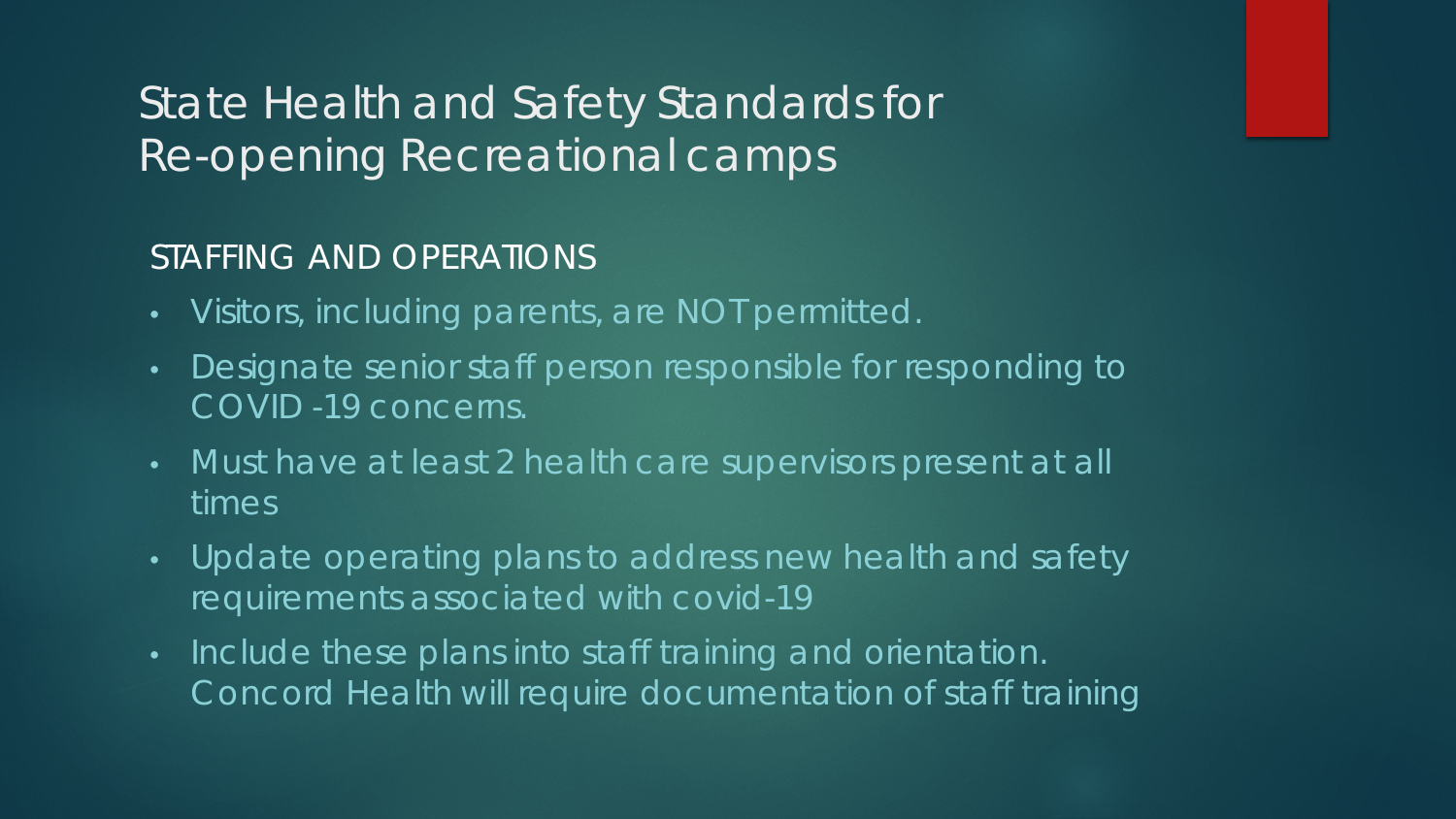### STAFFING AND OPERATIONS

- ▶ Develop tested communication system with parents, children, staff, facilities and EMS.
- ▶ Obtain parents' email and home, work and mobile phone numbers so parents can be reached at any time.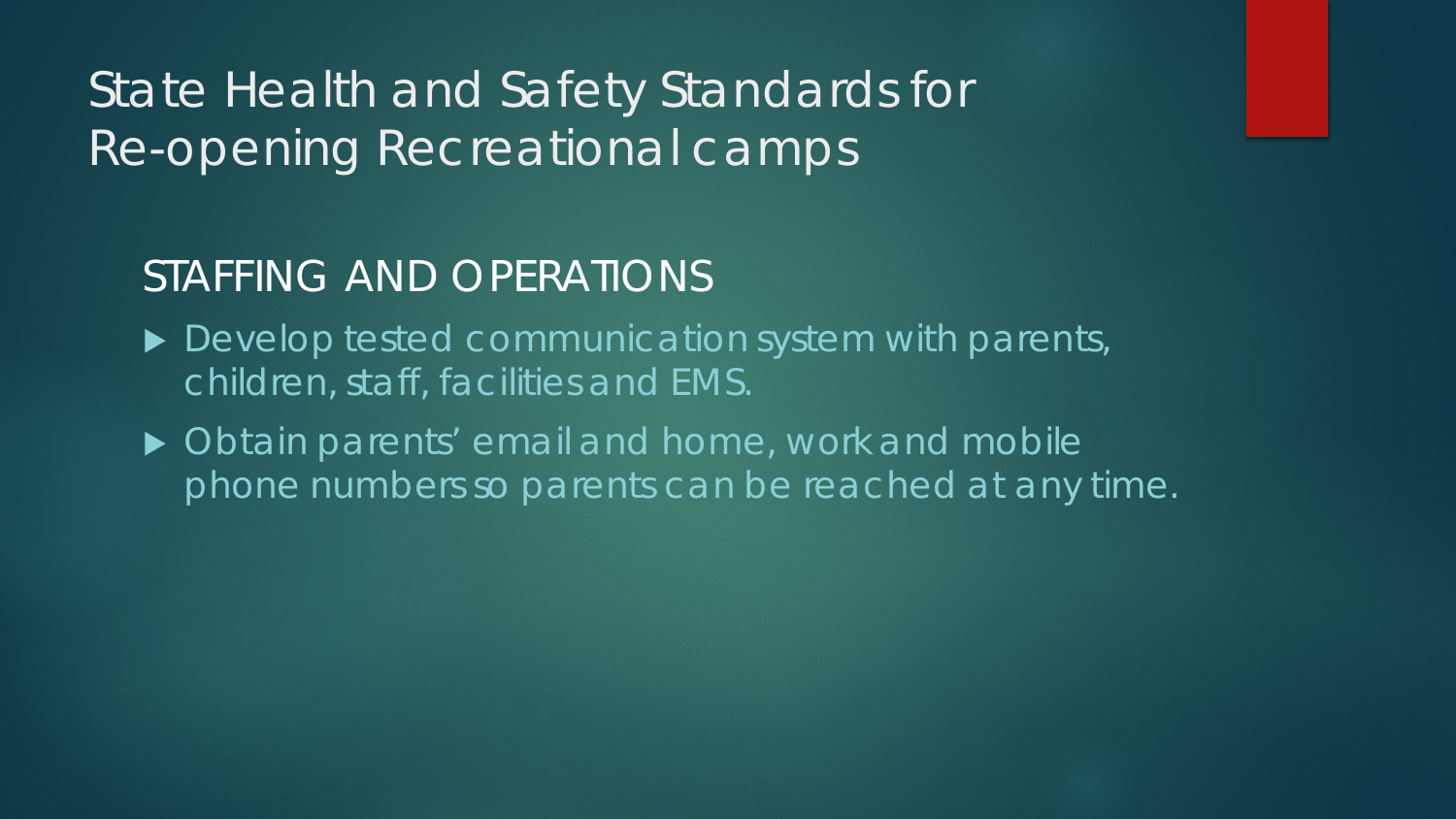## SCREENING AND MONITORING

- ▶ Implement plan for screening children and staff that include daily screening checks with designated staff
- Staff conducting screenings must be trained by camp's Health Care consultant; Concord Health will require documentation of staff training.
- ▶ Daily screening must include visual inspection of each camper for signs of illness.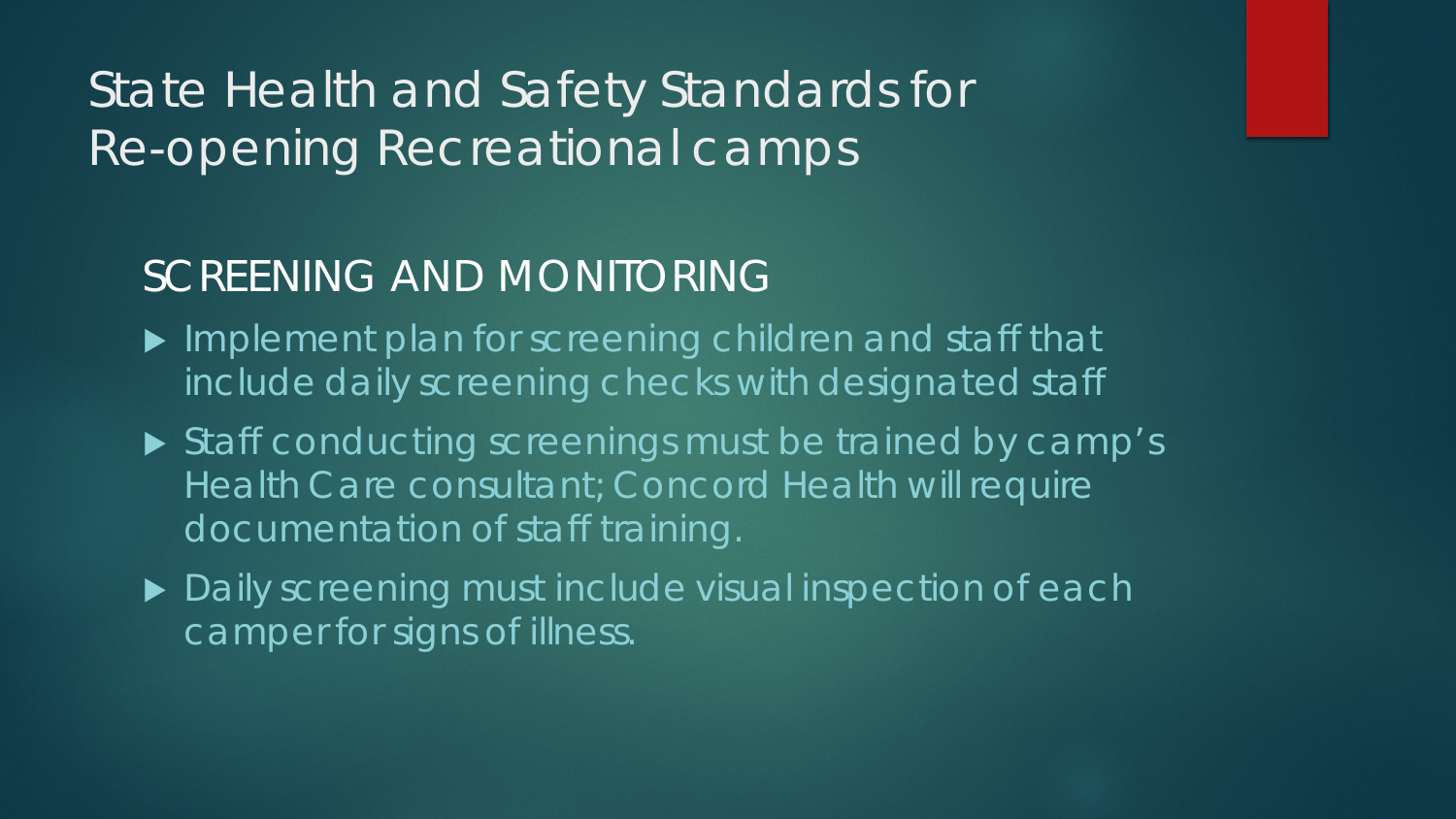### SCREENING AND MONITORING

### At Drop-off, Parents MUST

- ▶ Verbally confirm their child and anyone in household does not have COVID-19 symptoms
- ▶ Sign written attestation regarding any household contacts to someone with COVID-19 symptoms or if they have given their child fever-reducing medications
- Health check responses must be recorded and maintained on file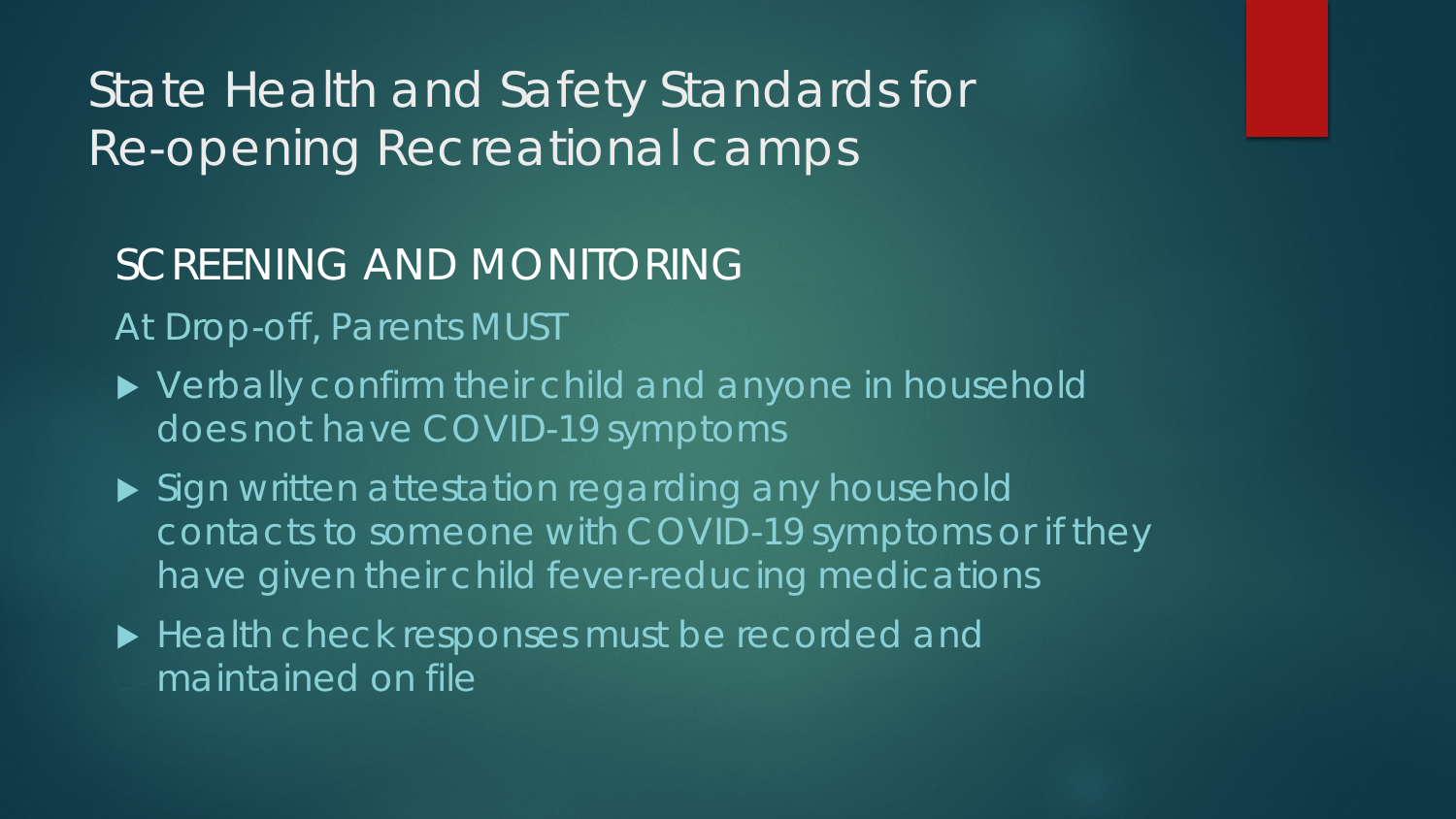### ISOLATION AND QUARANTINE –Symptomatic **Individuals**

- $\blacktriangleright$  Must have procedures for isolating symptomatic individuals; notifying parents of symptomatic child immediately; mitigate transmission until sick individual can leave premises
- ▶ Designate separate space to isolate symptomatic individual.
- Must notify Concord Board of Health immediately
- **If symptomatic individual tests NEGATIVE they may return to** camp after symptoms improve and they have been without fever for 24 hrs. without use of fever-reducing medications.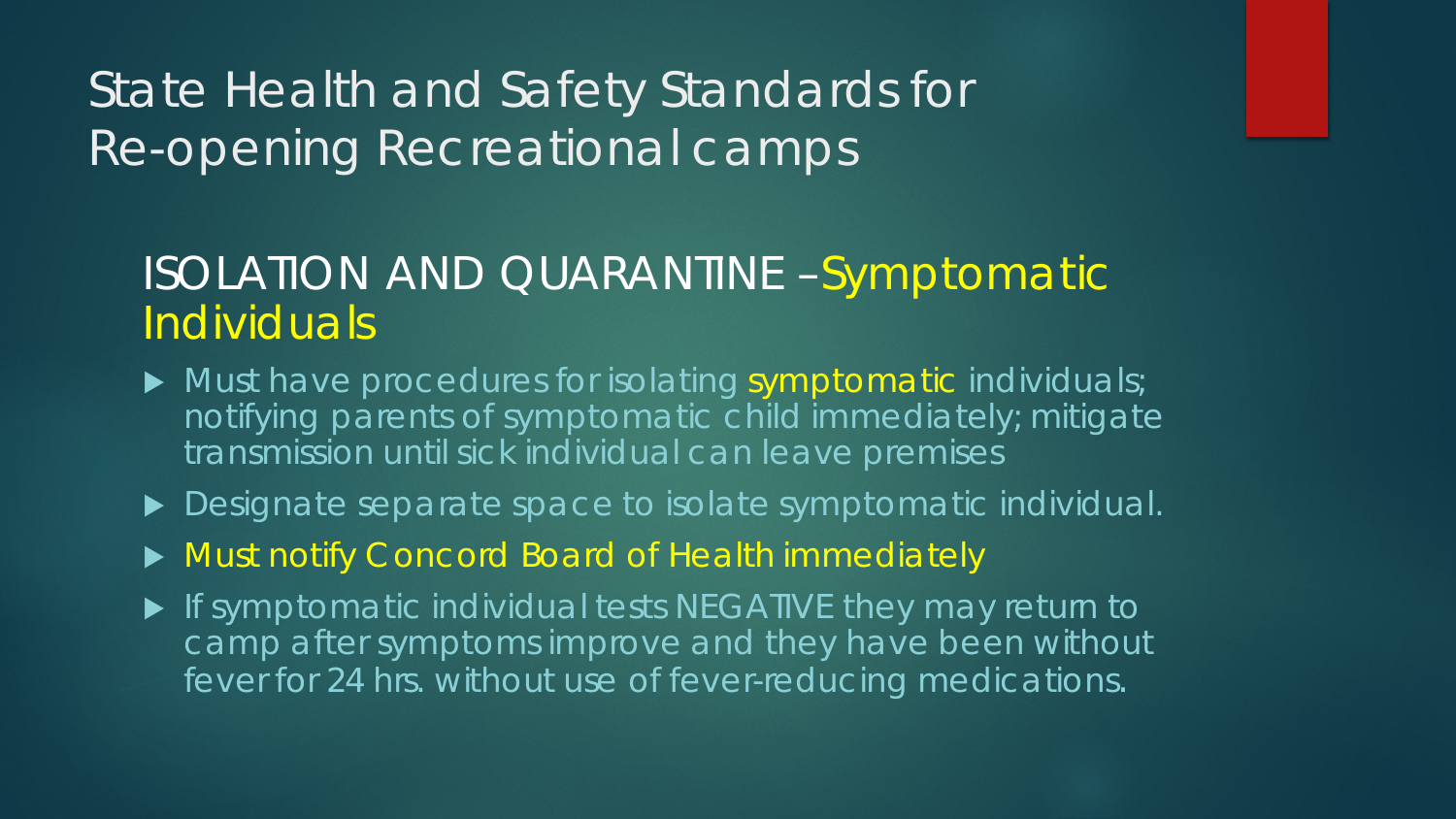#### ISOLATION AND QUARANTINE Positive cases and Close Contacts

- ▶ Positive cases and close contacts may not return to camp until they meet requirements for discontinuation of isolation or quarantine
- Responsibility of Camp Nurse / Health Supervisor or Camp Director to ensure this occurs
- Camp MUST notify MDPH Community Sanitation Program ASAP and no later than 48 hrs. after notification of positive case. Use the Camp Injury and Reporting Form.
- ▶ Camps must work with BOH to identify and notify Close Contacts.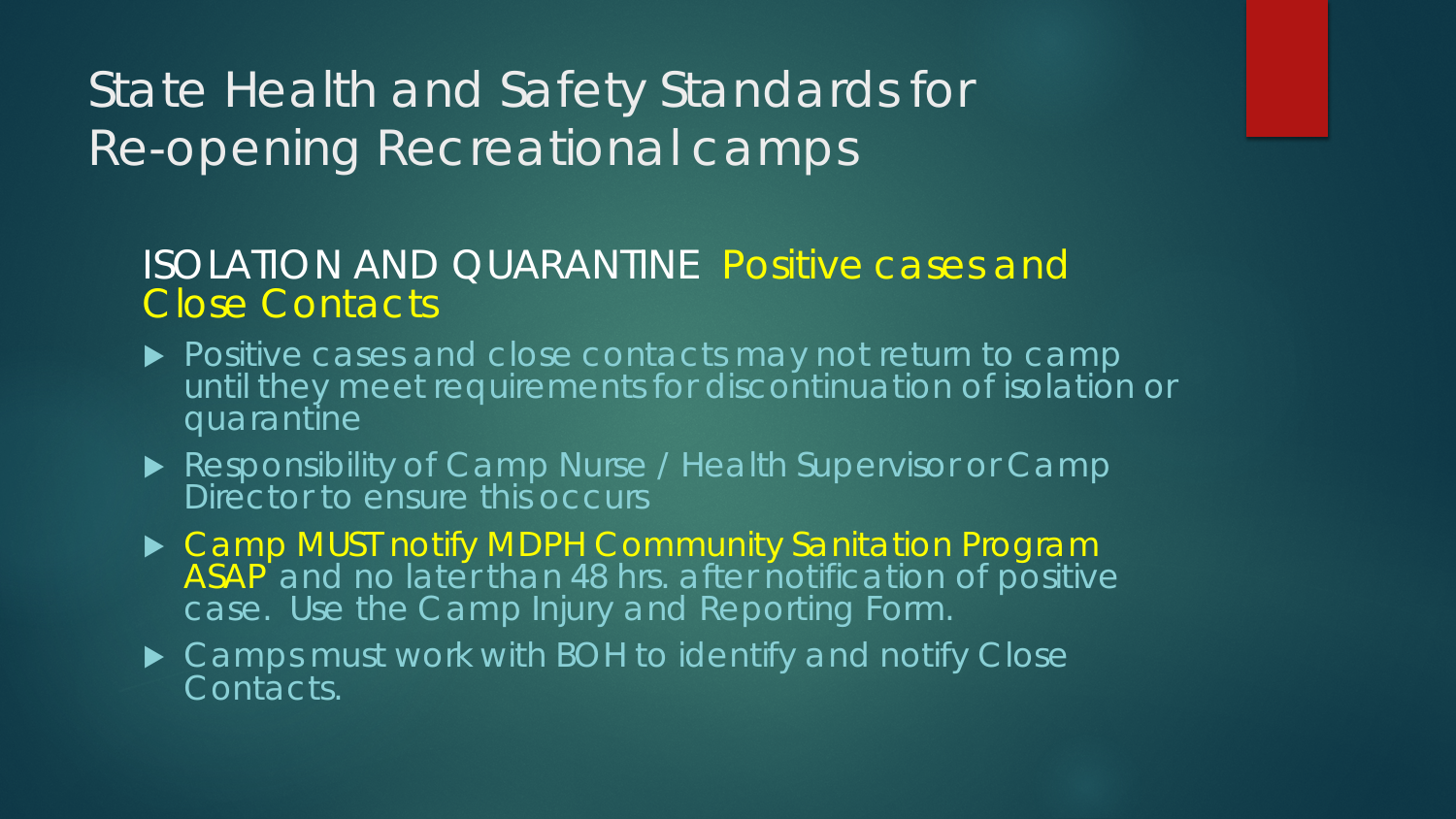### Symptomatic Individual/ Suspect case

- **If a child stays home from camp or is sent home from camp due to** possible COVID symptoms, the Camp Nurse should contact the family and/or student's health care provider to see if the PCP has decided the student should be tested. The camp must require verbal or written clearance from the PCP if testing is not indicated and keep record of such in the camper's medical record.
- Camp Nurse immediately notifies Concord Health Division [healthdivision@concordma.gov](mailto:healthdivision@concordma.gov) and Public Health Nurse Tricia McGean [tmcgean@emersonhosp.org](mailto:tmcgean@emersonhosp.org) by email and CHD by phone (978)318-<br>3275 of any symptomatic individual
- Return to Camp for Suspect Cases: A negative PCR test is required. Each camp needs to decide whether it will also require an additional quarantine period. This decision must be written into your COVID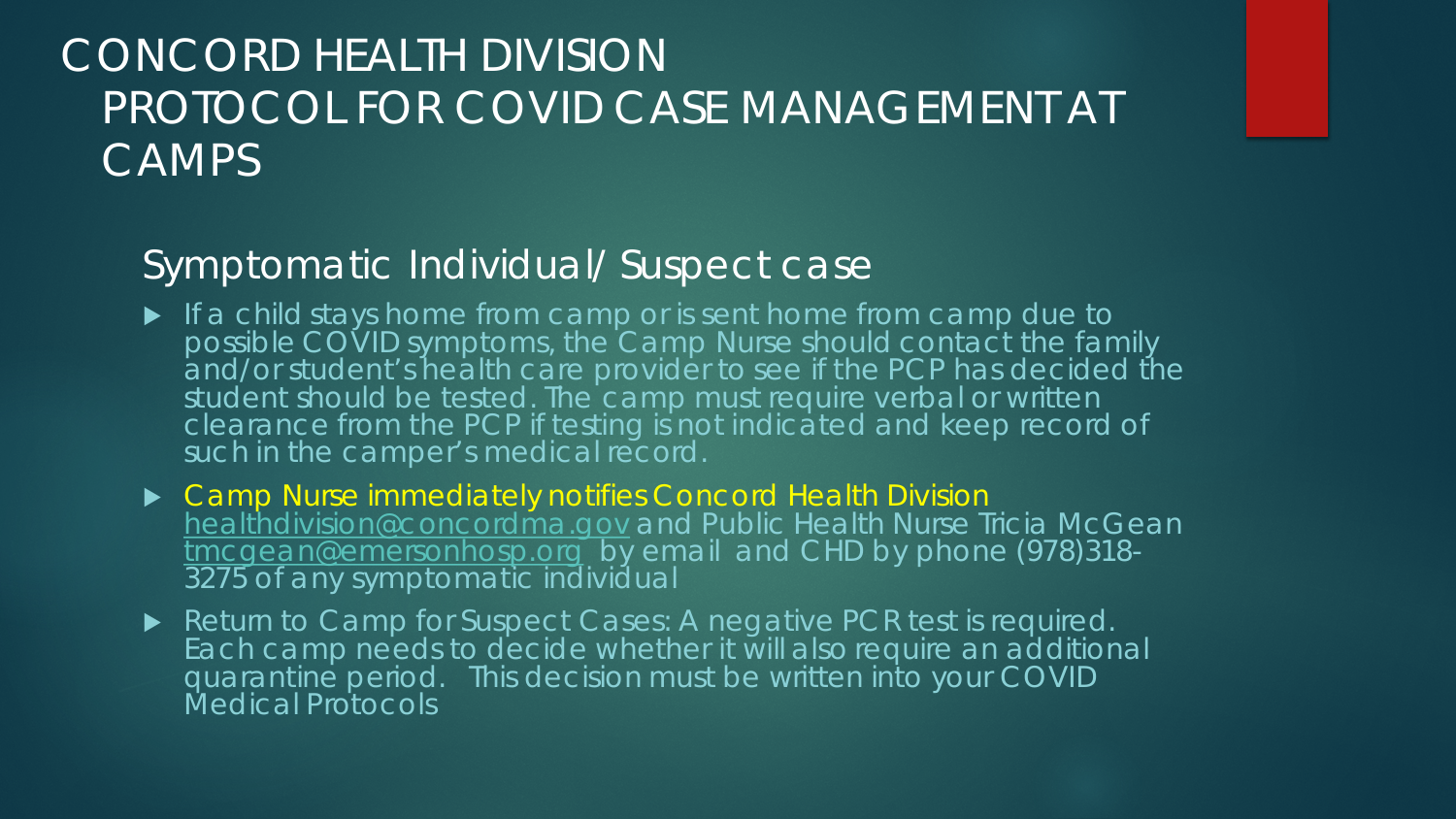### Confirmed COVID Case

- ▶ Camp Nurse or Director notifies Concord Health Division [healthdivision@concordma.gov](mailto:healthdivision@concordma.gov) (978) 318-3275 and Public Health Nurse Tricia McGean [tmcgean@emersonhosp.org](mailto:tmcgean@emersonhosp.org) immediately of any lab-confirmed positive case. Camp Nurse must provide information about the day the camper/staff became symptomatic; date of positive COVID test and type of test used; last date person attended camp; and contact information including name, DOB, address, phone, email.
- ▶ Public Health Nurse Tricia McGean will also be notified of camper/staff member's positive lab results once they appear in MAVEN, but this could take several days to appear. Tricia is only able to see positive cases who reside in Concord, Carlisle, Lincoln and Maynard.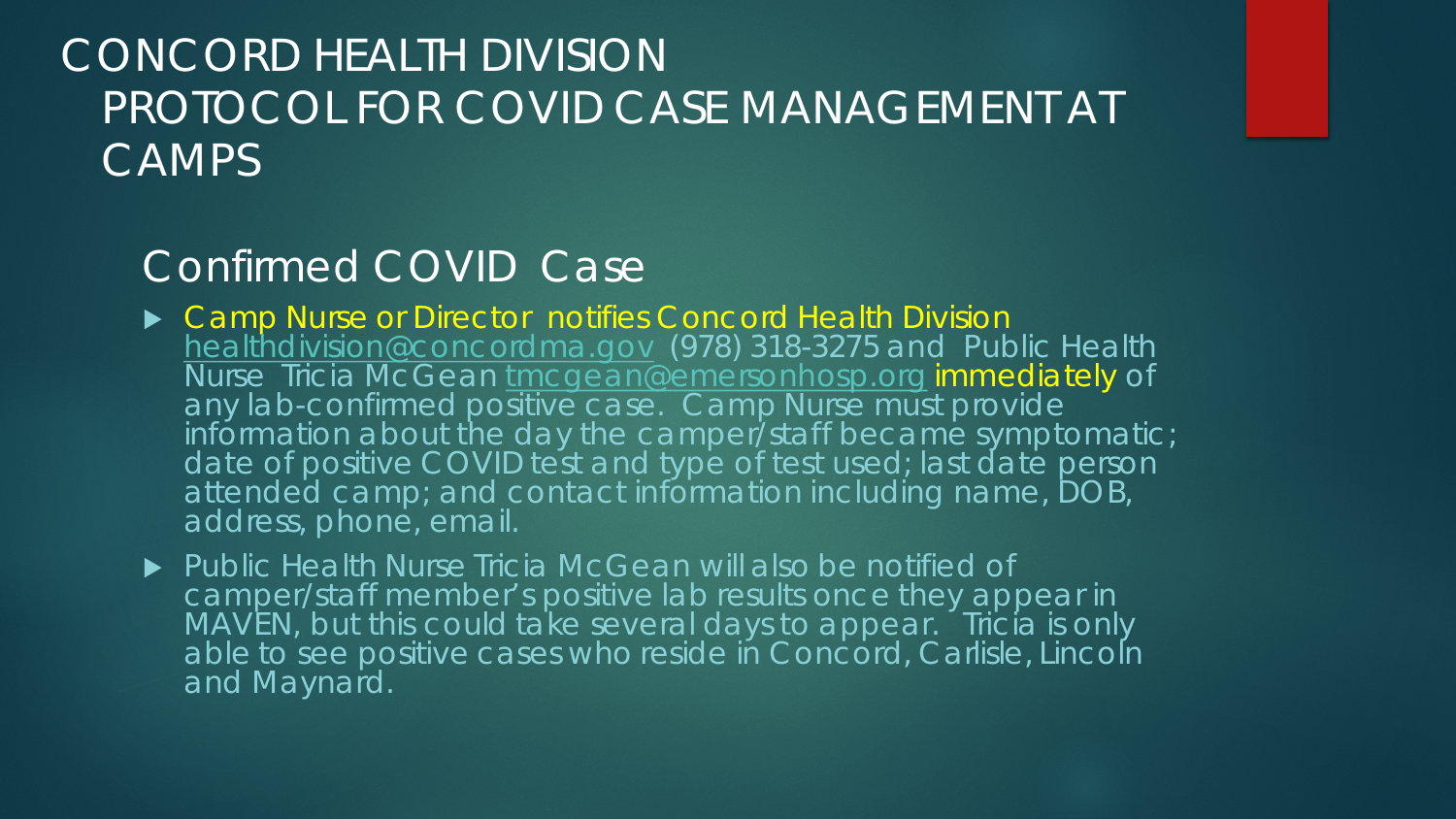## Confirmed COVID Case

For **campers or staff who reside in other towns**, it is critical that the Camp Nurse inform Tricia of the positive case, so she can reach out to the public health nurse in the camper/staff member's town of residence to alert them that the person attends a camp in Concord.

Tricia and the Camp Nurse will need to work closely with the Public Health Nurse in the camper/staff member's town of residence to ensure the case is followed as appropriate. If there are multiple positive cases at the camp this also allows public health authorities to create a Cluster in MAVEN, so all associated cases are tracked to the camp, regardless of the camper/staff member's town of residence.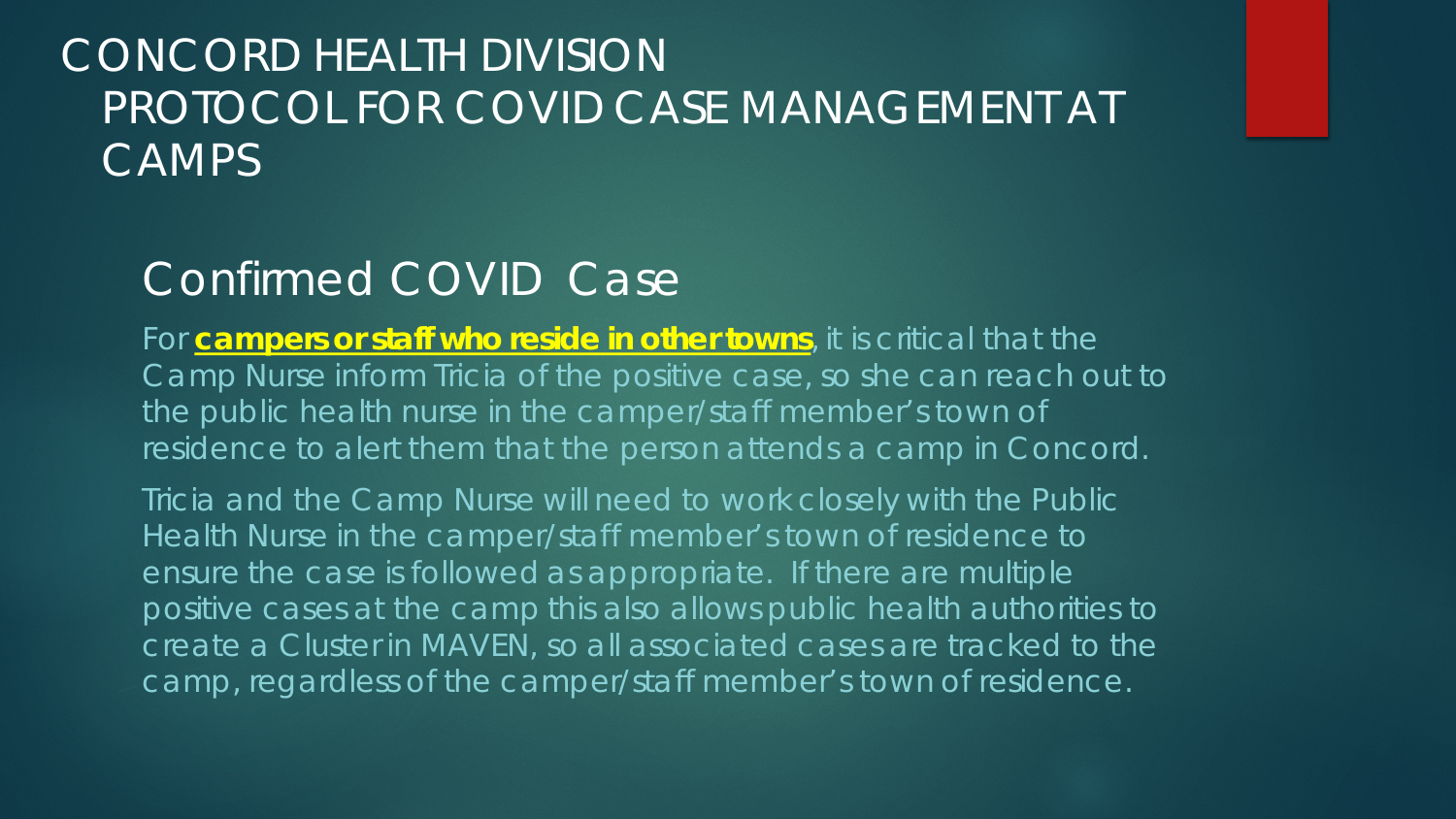#### Confirmed COVID Case

- **The Public Health Nurse in the camper/staff member's town of residence is** responsible for contacting the positive case and implementing isolation requirements.
- ▶ The Camp Nurse should be prepared to work with Tricia McGean or the public health nurse from another town to determine which campers and staff meet the definition of Close Contact and must be quarantined. All campers and staff within a cohort will generally be considered to be Close Contacts unless there is a clear reason why this would not be the case.
- ▶ Camp Nurse will investigate who else at camp may be a Close Contact: other staff members outside the cohort, sports coaches, lifeguards, drivers, etc.
- ▶ Camp Nurse will provide list of Close Contacts to Tricia McGean (or other public health nurse) including name, DOB, address, phone, email and date of exposure to the positive case.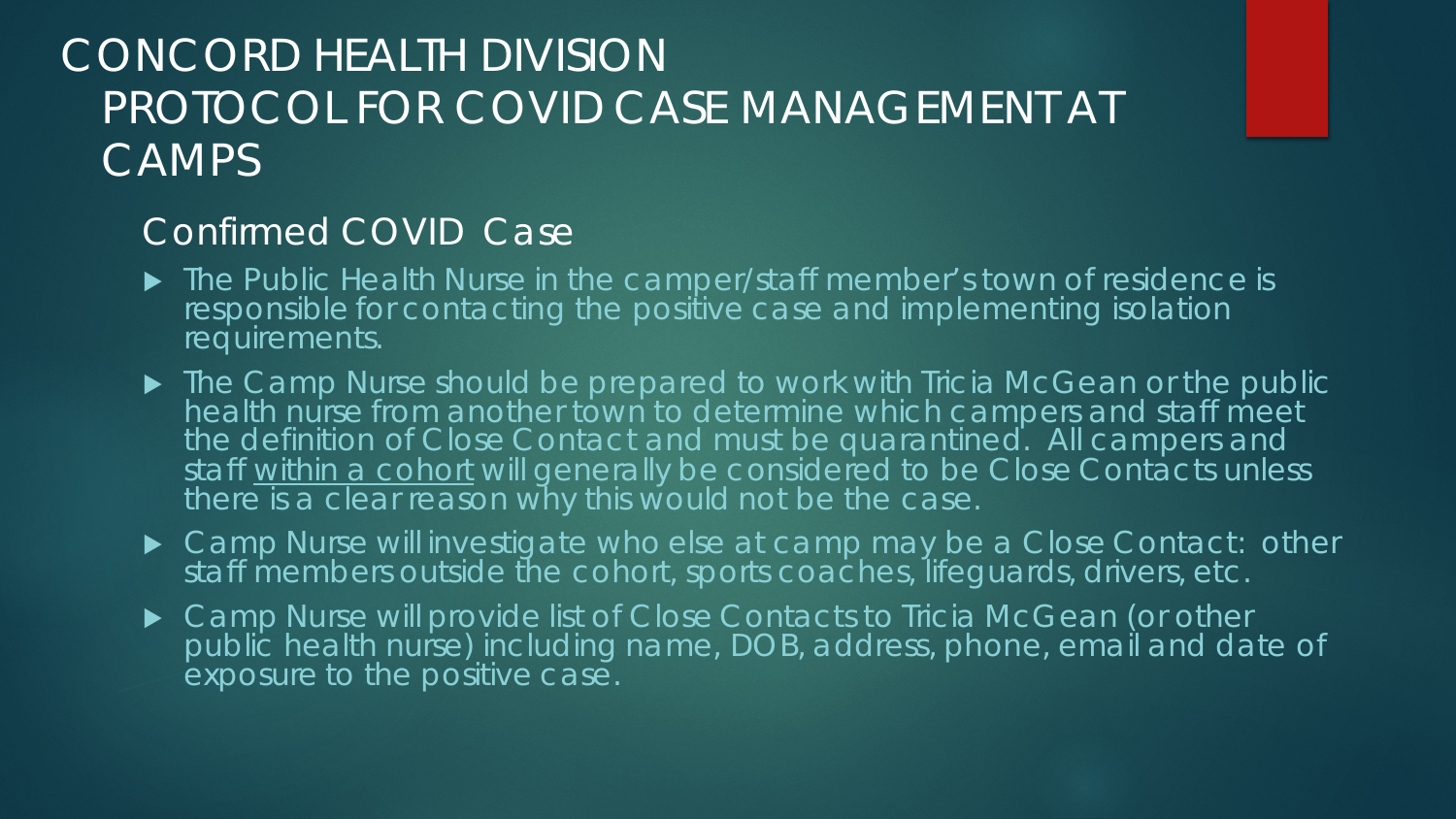### Confirmed COVID Case

#### **Upon notification of a positive case:**

- **Tricia or other public health nurse will enter Close Contact** information into MAVEN.
- **Camp Nurse will do outreach to all parents of campers who are Close Contacts** and staff/others who are Close Contacts. The Camp Nurse will inform them of the exposure to a positive case, explain quarantine requirements and the date on which quarantine will end and the child or staff member may return to camp.
- ▶ Camp Nurse will follow the camp's quarantine protocol to ensure no child or staff returns to camp before their isolation or quarantine period is over**.**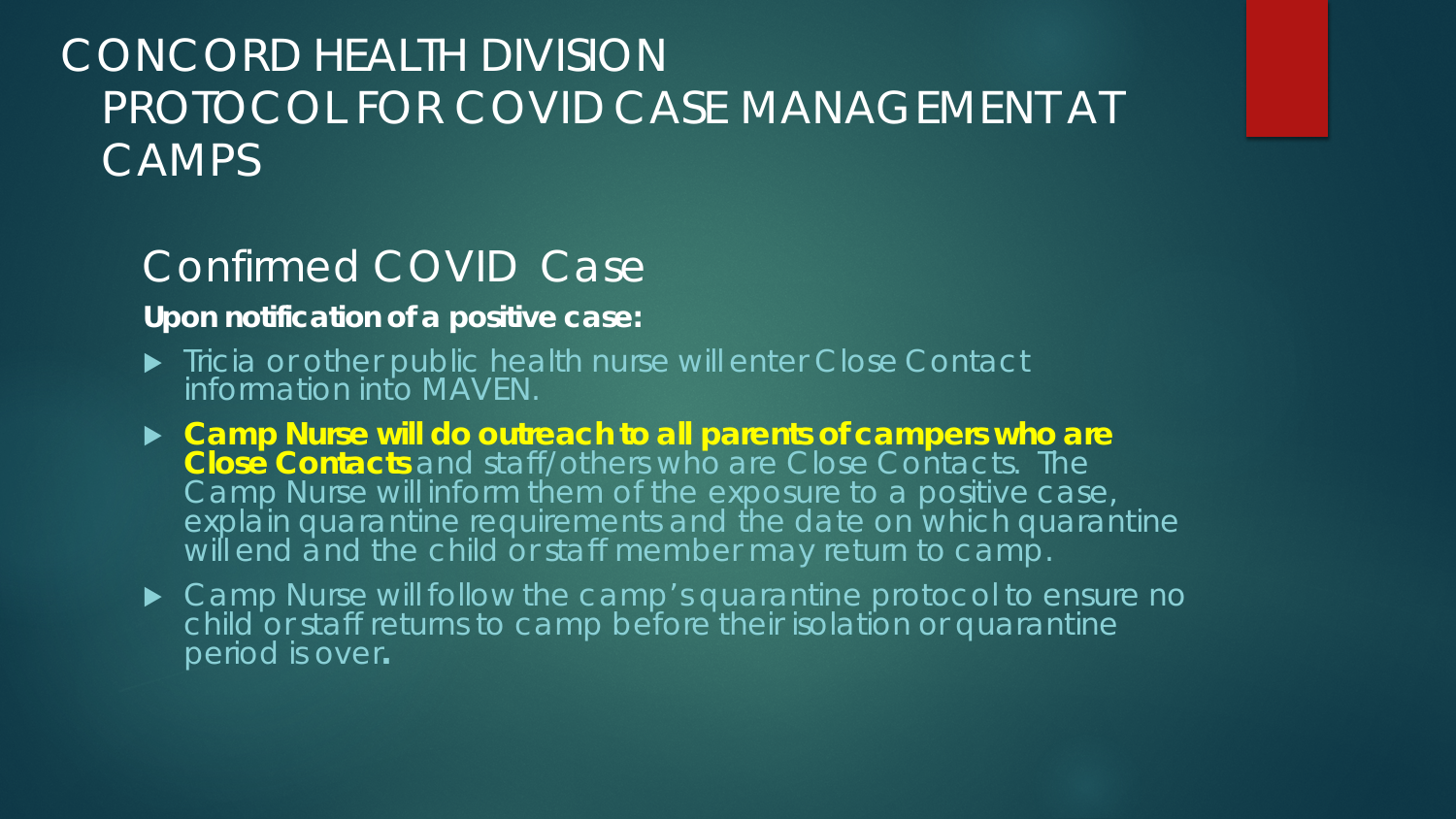### Other considerations

- ► Each camp will need to decide which quarantine protocol (7/10/14 day) it will follow. Please refer to the MDPH guidance document [https://www.mass.gov/guidance/information-and-guidance-for](https://www.mass.gov/guidance/information-and-guidance-for-persons-in-quarantine-due-to-covid-19)persons-in-quarantine-due-to-covid-19 for these protocols. Currently, the Concord Public Schools are using the 10 day quarantine period. This decision must be written into the camp's COVID Safety Plan and Medical Protocols.
- $\blacktriangleright$  Each camp must decide whether the siblings of a camper who is a Close Contact will be allowed to attend camp or whether they must quarantine according to the camp's protocol. This decision must be written into the camp's COVID Safety Plan and Medical Protocols.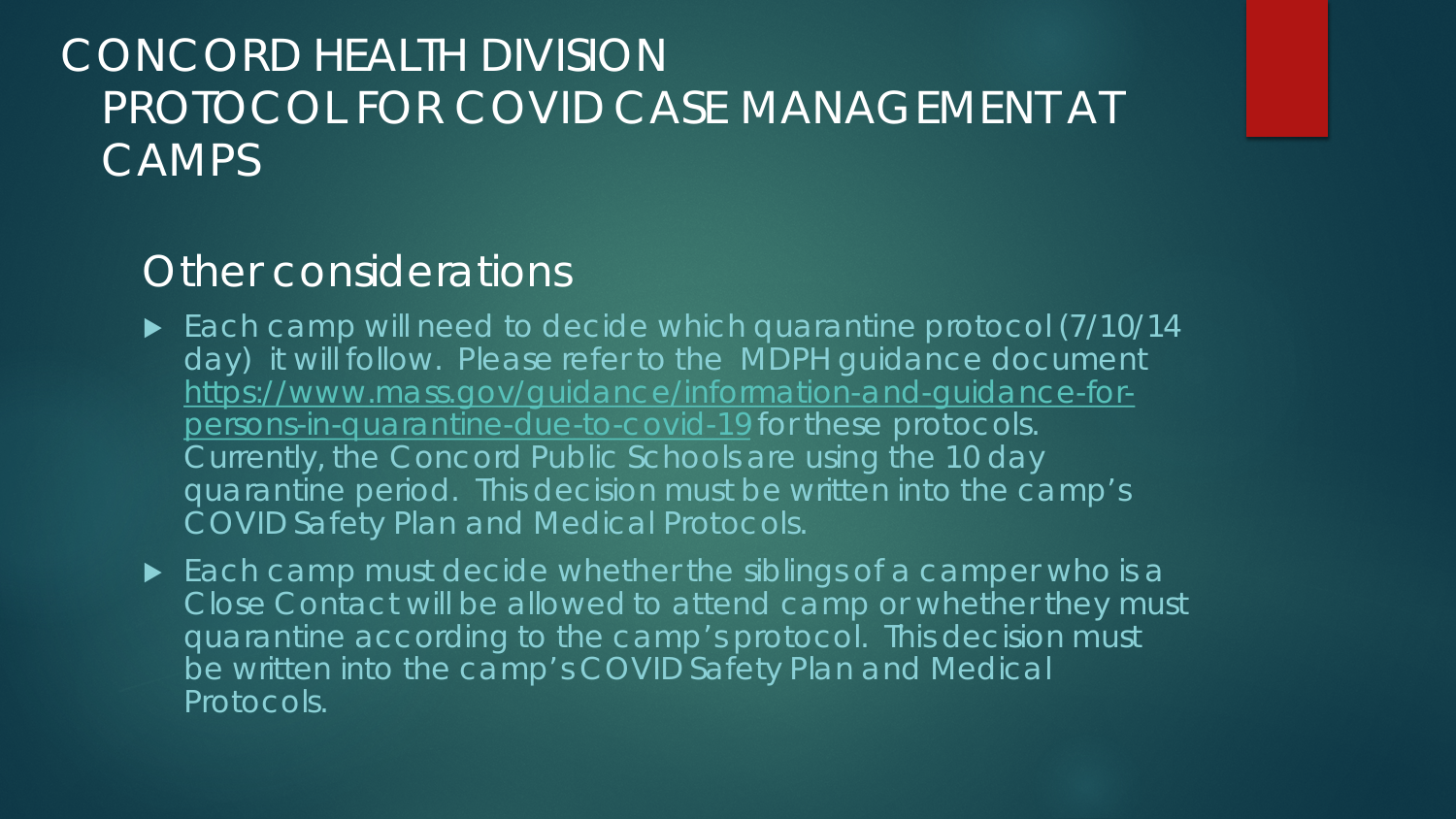

Concord Health Division webpage will have copies of these slides and guidance documents

<https://concordma.gov/627/Camp-Program>

Re-opening Massachusetts: COVID Safety Requirements for [various sectors and activities https://www.mass.gov/info](https://www.mass.gov/info-details/reopening-massachusetts)details/reopening-massachusetts

MDPH Recreational Camps for children - Community Sanitation [https://www.mass.gov/lists/recreational-camps-for-children](https://www.mass.gov/lists/recreational-camps-for-children-community-sanitation)community-sanitation